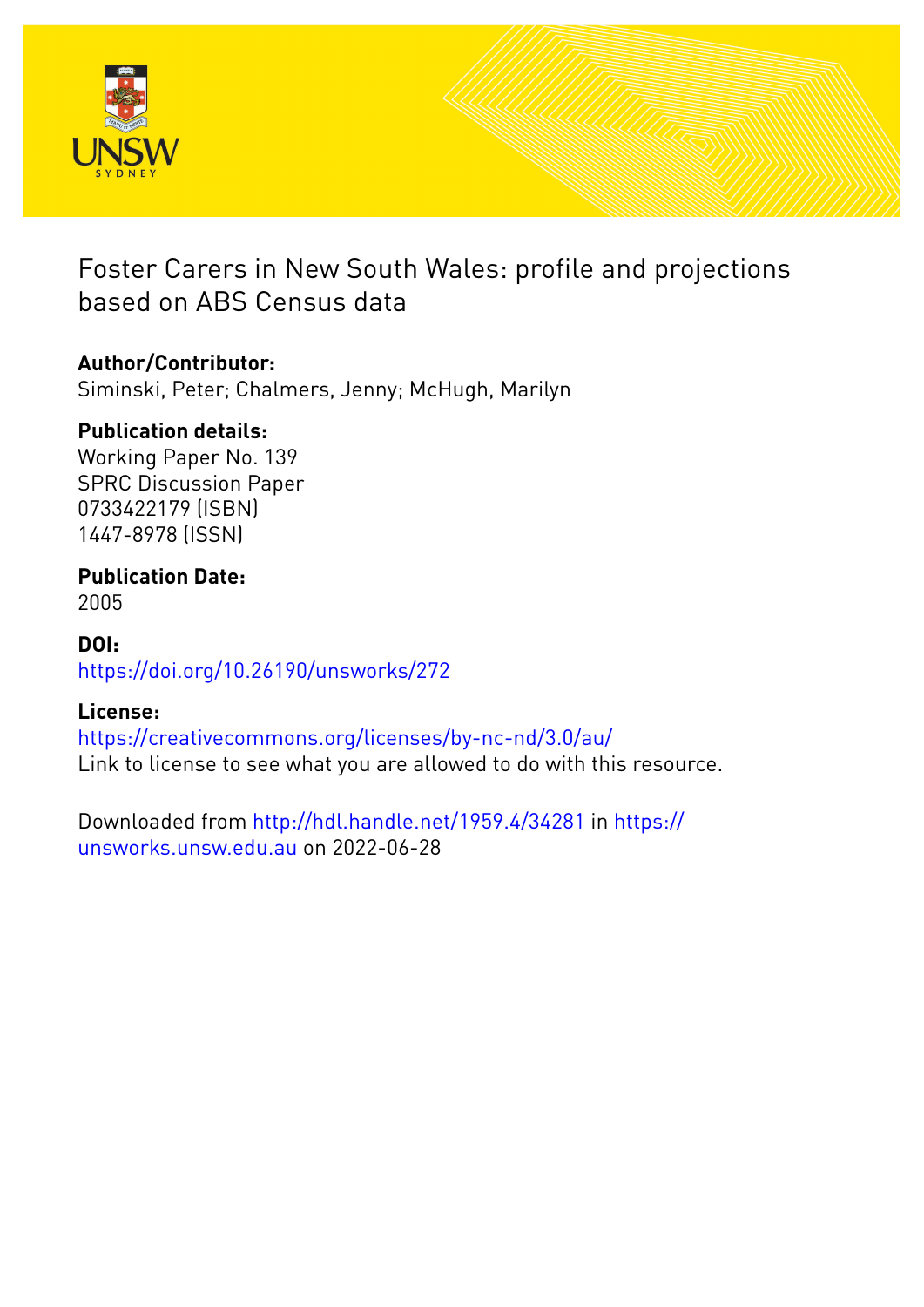

# *Foster Carers in New South Wales: profile and projections based on ABS Census data*

By Peter Siminski, Jenny Chalmers and Marilyn McHugh

SPRC Discussion Paper No. 139 *Revised August 2005*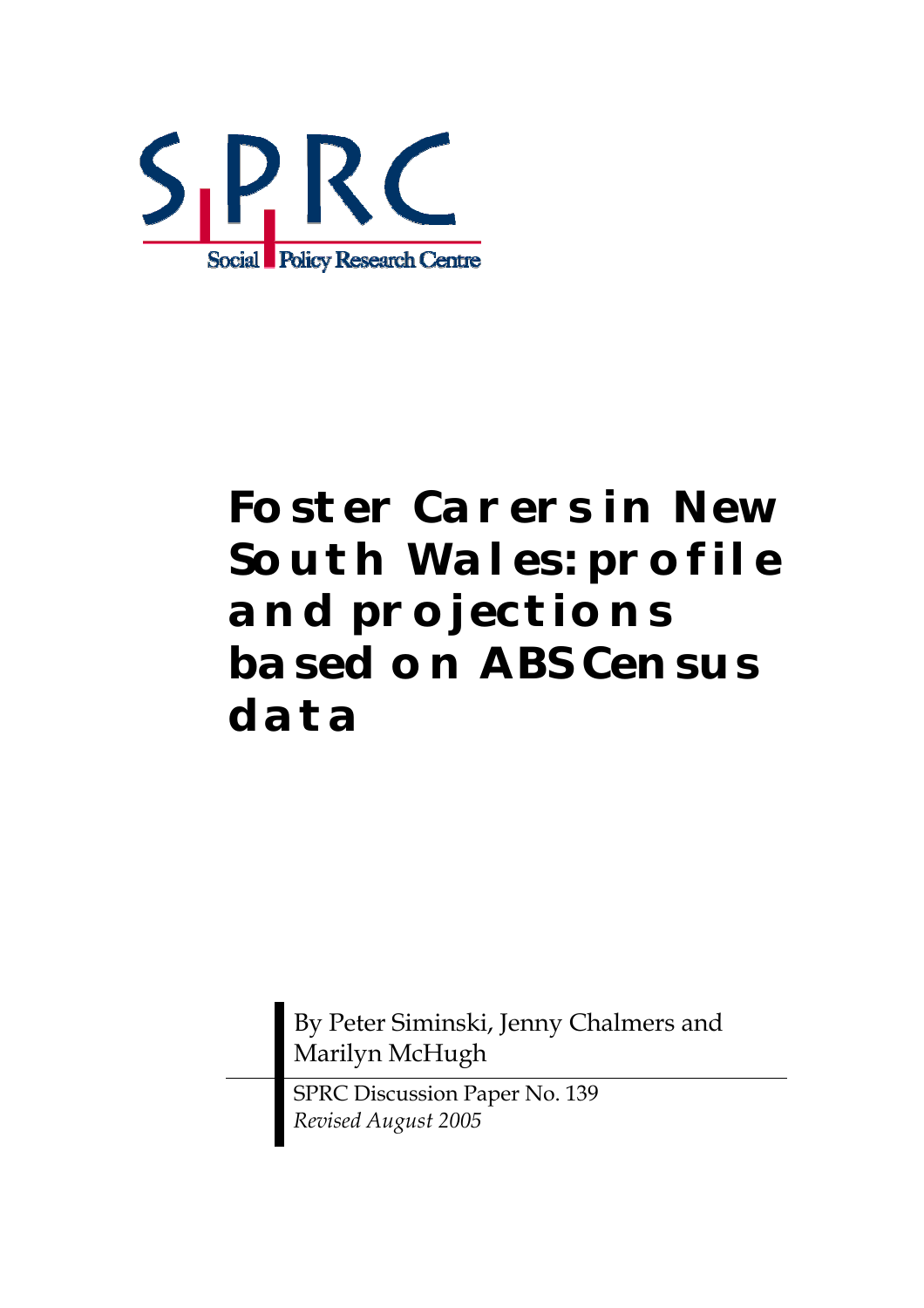Published by The Social Policy Research Centre University of New South Wales Sydney NSW 2052 Australia © SPRC 2005

ISSN: 1447-8978 ISBN: 0 7334 2217 9

Social Policy Research Centre Discussion Papers are a means of publishing results from the Centre's research, work commissioned by the Centre or research by visitors to the Centre, for discussion and comment in the research community and/or welfare sector before more formal publication. As with all the Centre's publications, the views expressed in this Discussion Paper do not reflect any official position on behalf of the Centre. This publication may be downloaded for use in private study, research, criticism and review. The publication is copyright, and may not be reproduced in any form without the prior permission of the author.

Bruce Bradbury, Peter Saunders and kylie valentine Editors

About the Author:

Peter Siminski is a Senior Research Officer of the Social Policy Research Centre and a PhD student.

Acknowledgments

This paper is based on research commissioned in 2003 by the NSW Departmentof Community Services (DoCS) to examine the current and projected availability of foster carers (McHugh, McNab, Smyth, Chalmers, Siminski & Saunders, 2004a; 2004b). The authors acknowledge the comments provided by DoCS officers, Bruce Bradbury and two anonymous referees. We are indebted to Bruce Bradbury for suggesting the use of Census data to examine the profile of foster carers at a point in time and to Peter Saunders for suggesting the use of ABS population projections as a basis for projecting the numbers of foster carers. We thank Paul Murrin (ABS) for his patient assistance in compiling the Census tabulations. The authors are responsible for any errors or omissions. The views expressed in the paper are those of the authors.

Correspondence to: Peter Siminski Email: p.siminski@student.unsw.edu.au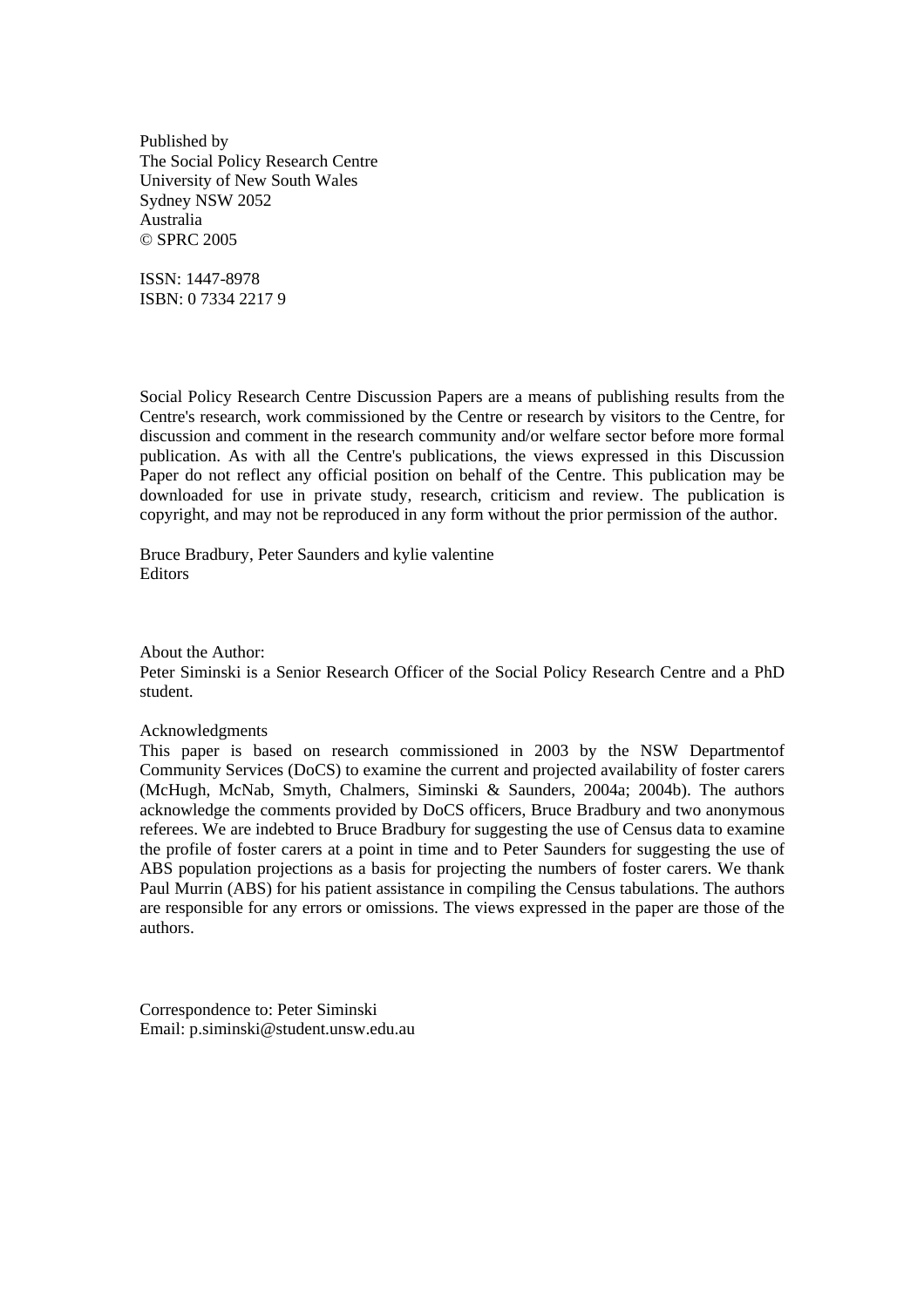# **Abstract**

Administrative data on foster carers in New South Wales (NSW) are sadly lacking. Based on research commissioned by the NSW Department of Community Services, this paper uses the Australian Bureau of Statistics Census of Population and Housing and other data to provide up to date information on the characteristics of foster carers and the demographic trends that are influencing their numbers. Census data indicate that foster carer families are most likely to contain women aged 35-54 years, not in the labour force. Couples account for two thirds of all foster carers, with the majority of those couples also caring for birth children. While single parents account for less than one-fifth of all foster carers, they are more likely to foster than couples, either with or without birth children. Higher rates of fostering were found in relatively disadvantaged areas. Projected increases in female labour force participation are expected to contribute to a decline (or to slower growth) in the number of foster carers over the next decade. However, projected increases in sole parent families and couples without children are expected to have the opposite effect. The relative magnitude of these effects was not ascertained.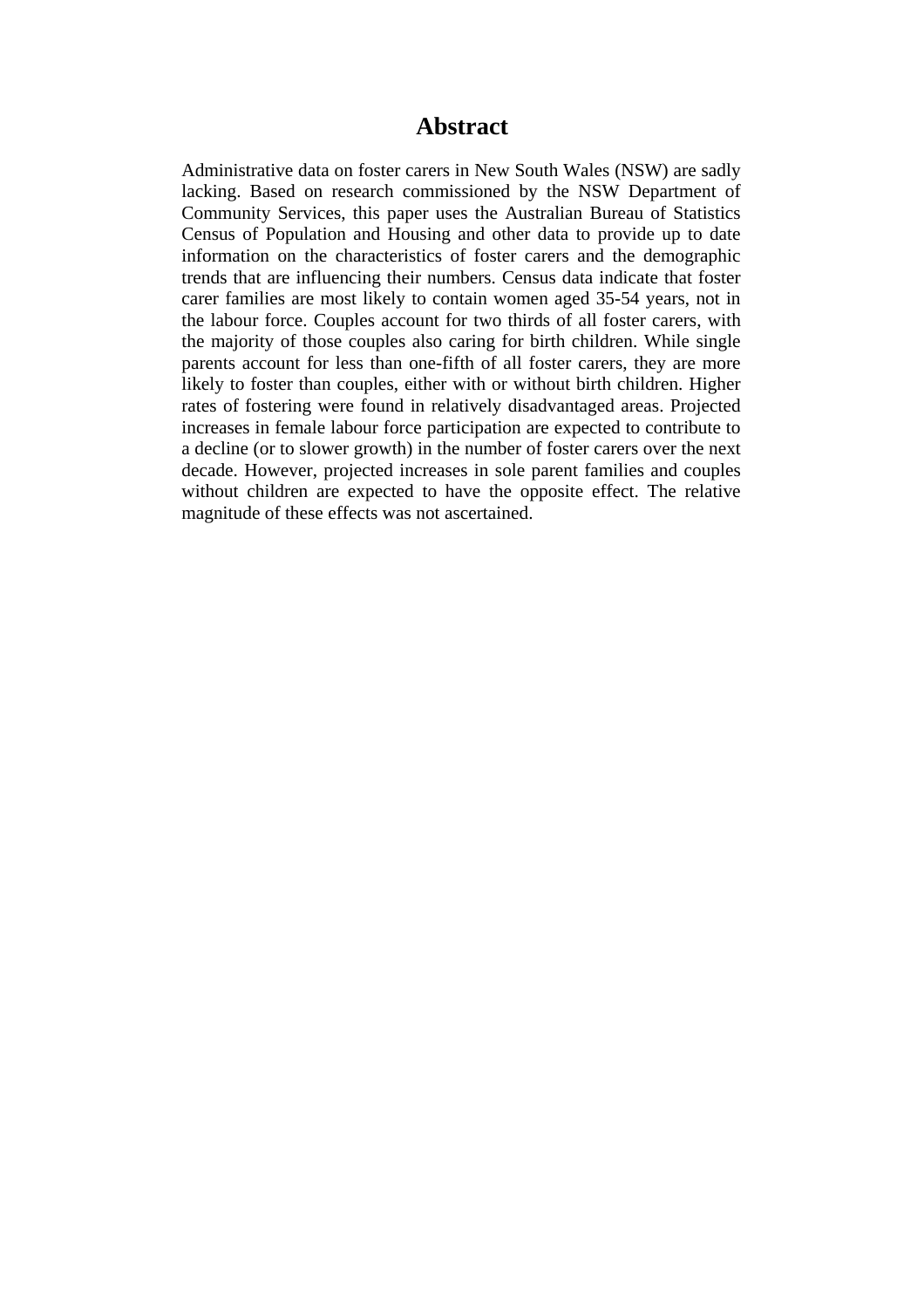# **1 Introduction**

Children and young people at risk of abuse or neglect in their parental home may require placements (short or extended) in home-based care with foster carers<sup>[1](#page-4-0)</sup>. All State and Territory governments in Australia administer foster care programs. Foster care services are also provided by the non-government sector. A number of recent Australian reports highlight that the provision of home-based care is under considerable stress due to the difficulties of recruiting and retaining carers (Barber, 2001; CAFWAA, 2002; Carter, 2002; DHS, 2003, McHugh, 2003; Barber and Delfabbro, 2004).

Crucial to any attempts to relieve that stress is an understanding of the characteristics of foster carers, and the demographic trends that are influencing their numbers. Quantitative data about the characteristics of foster carers is sparse. Most jurisdictions in Australia, including that of New South Wales (McHugh, McNab, Smyth, Chalmers, Siminski and Saunders, 2004a; NSW CSC, 2000), do not keep adequate administrative data on foster carers. Some sample surveys have been conducted collecting detailed information on foster carers (Gain, Ross and Fogg, 1987; McHugh, McNab, Smyth, Chalmers, Siminski and Saunders, 2004a).

This study represents the first attempt in NSW to utilise census data to categorise foster carers in terms of their demographic characteristics. Data from the 2001 Census of Population and Housing conducted by the Australian Bureau of Statistics (ABS) are used to show where foster carers in New South Wales reside and describe foster mothers in terms of their family types, age and labour force status. The impact of future demographic change on the pool of foster carers is also examined.

This paper is based on research commissioned in 2003 by the NSW Department of Community Services (DoCS) to examine the current and projected availability of foster carers. The study included an analysis of Census data, a postal survey of DoCS carers and focus groups with DoCS carers and Departmental workers (McHugh, McNab, Smyth, Chalmers, Siminski and Saunders, 2004a; 2004b). Whilst the focus here is on the analysis of the Census data, occasional reference is also made to results from the survey, described in this paper as the McHugh survey.

# **2 Methods**

 $\overline{a}$ 

The purpose of this analysis is two-fold. We identify the family types, in terms of demographic characteristics of foster mothers, in which foster children are most likely to be found. We also calculate the proportions of each family type in the NSW population with foster children, using this as a guide to the tendency for each family type to take on foster care. The results are based on special tabulations of Census data, purchased by the NSW Department of Community Services (DoCS) from the ABS<sup>[2](#page-4-1)</sup>.

<span id="page-4-0"></span><sup>1</sup> Some of the factors associated with children at risk of abuse or neglect are that parents may be unable to care due to mental health or drug and alcohol problems or parents may be ill or incarcerated.

<span id="page-4-1"></span><sup>2</sup> As such, simple cross-tabulations are the only form of analysis presented here. Multiple regression techniques could be used to ascertain which characteristics have the strongest independent association with fostering.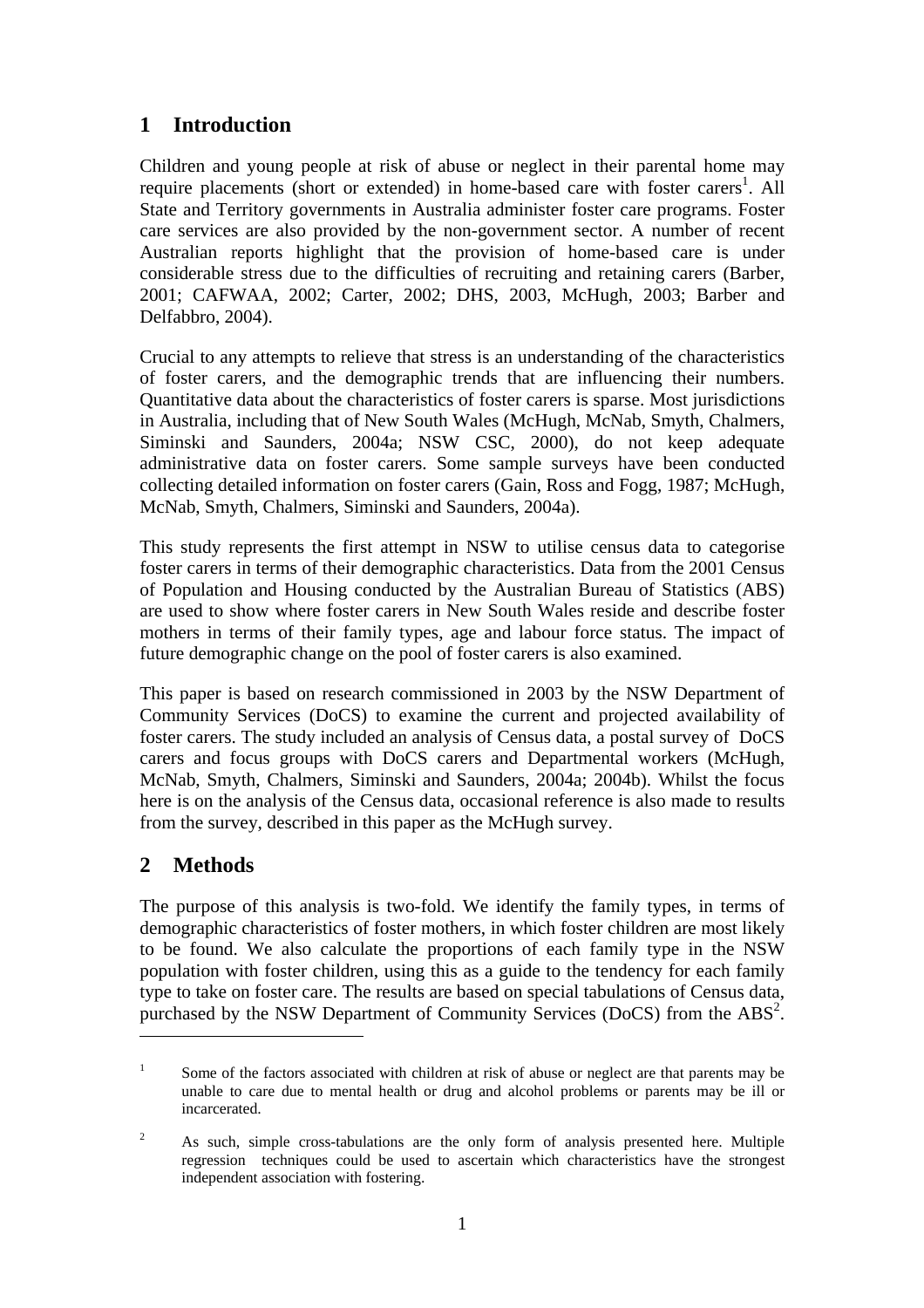The most recent Census was held on August 7, 2001. Foster families were identified where one or more members of the family were reported as foster children.<sup>[3](#page-5-1)</sup> Figure 1 shows an example of how this would be entered on the household form.

## <span id="page-5-0"></span>**Figure 1 Extract from Question 5 ('What is the person's relationship to Person 1/ Person 2?') of the 2001 Census Household Form[4](#page-5-2)**

|                      | foster child                  |
|----------------------|-------------------------------|
|                      | Person 1 - please specify     |
| $\blacktriangledown$ | Other relationship to         |
|                      | co-tenant of Person 1         |
|                      | ( ) Unrelated flatmate or     |
| $($ )                | Brother or sister of Person 1 |
|                      | ( ) Child of Person 2 only    |
|                      | ( ) Child of Person 1 only    |
|                      | Person 2                      |
|                      | ○ Child of both Person 1 and  |

 $\overline{a}$ 

The Census data may underestimate the number of foster families at a point in time for at least three reasons:

- 1. Not all respondents with foster children may actually write 'foster child' or 'foster' under 'other relationship' on the census form. The respondent may simply tick 'child of Person 1', since 'child' does not necessarily mean 'biological child'.
- 2. The Census data only identifies those foster children staying with their foster family on August 7, 2001 (census night). The details of foster children who stayed somewhere else that night are recorded on the Census form, but the ABS does not make such data available.
- 3. The 'other relationship' option refers only to 'other relationship *to Person 1*'. Since the Census data is collected on a household basis, rather than by family, it is possible that the foster parent is not Person 1, but one of the

<span id="page-5-1"></span><sup>3</sup> A family is defined by the ABS as two or more persons, one of whom is at least 15 years of age, who are related by blood, marriage (registered or de facto), adoption, step or fostering, and who are usually resident in the same household. Non-related persons living in the same household are not counted as family members (unless under 15 years of age). Of people listed as temporarily absent, spouse(s) and family children are used in coding a family type variable. However, variables indicating the presence of foster children and the presence of birth children were based only on those who were present on Census night. This is problematic for an analysis of foster caring by family type. There is no apparent way to correct for this discrepancy. The numbers affected appear to be small (for example two per cent of 'couples with children' are coded as having neither foster children nor birth children).

<span id="page-5-2"></span><sup>4</sup> The Census questionnaire suggests that any adult household member can be listed as 'Person 1', and if present, the spouse or partner should be listed as 'Person 2'.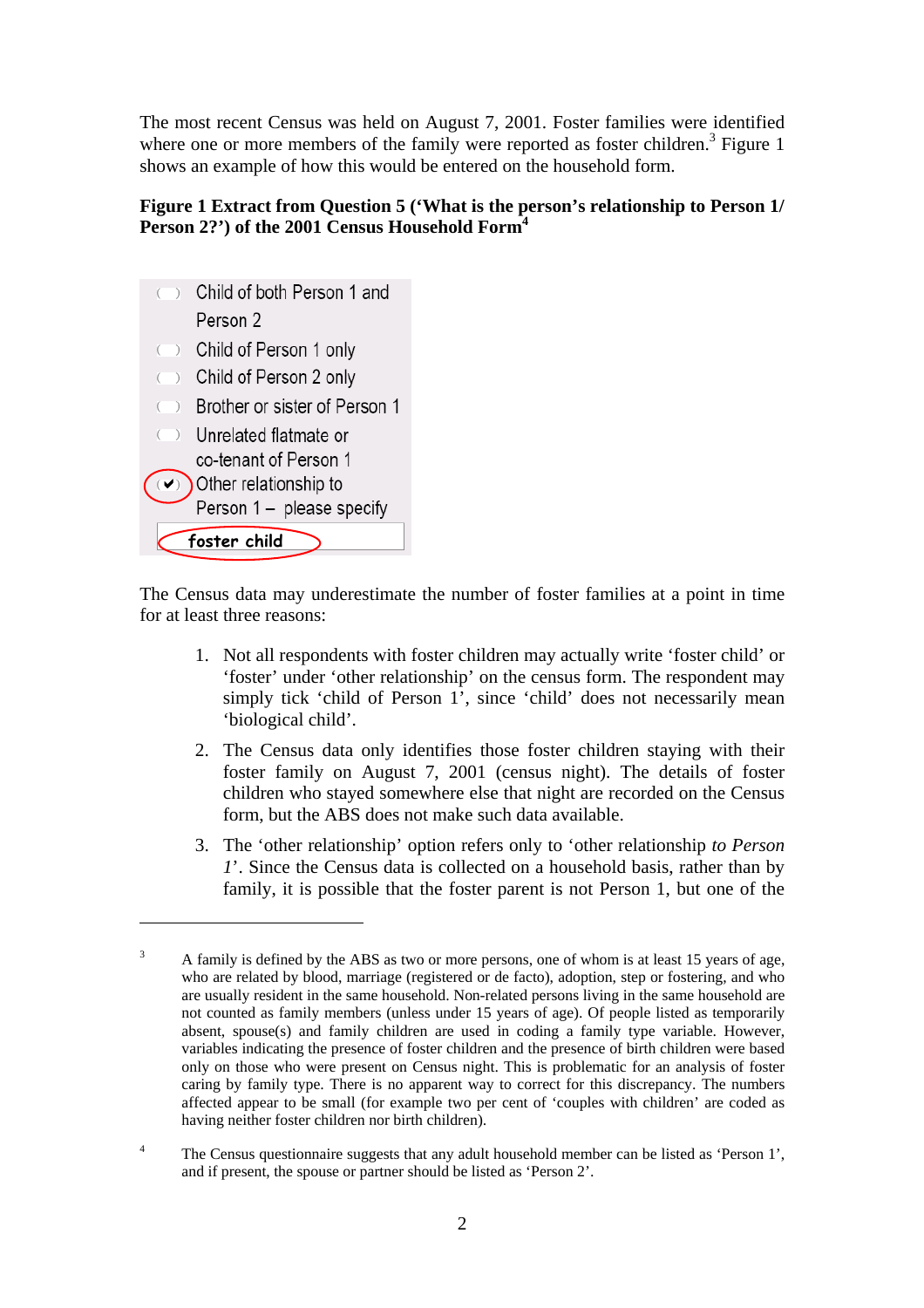other household members. It is unclear how the foster child would be listed in such a situation.

A possible offsetting factor is that some kin/relative carers may be enumerated in these data.[5](#page-6-0) We assume that most children in kin/relative carer would be excluded from these data, since their relationship would probably be recorded as 'grandchild' or whatever the family relationship may be, rather than 'foster child' [\(Figure 1\)](#page-5-0). In New South Wales, the majority (61 per cent) of children in home-based care was in kin/relative care, while the remainder were in foster care (39 per cent) (at June 30, 2001) (AIHW, 2002). The combined effect of these factors is impossible to quantify. The limitations of the data need to be kept in mind.

The McHugh et al. (2004a) carer survey found that women were identified as primary carers in 92 per cent of couple foster families. Of single carers in this survey, 87 per cent were female. Therefore, women were the primary carers in approximately 90 per cent of foster families. Given the predominance of women as primary carers and space limitations, the analysis of Census data focuses on the characteristics of female carers.

#### **Fostering rates**

 $\overline{a}$ 

<span id="page-6-3"></span>The proportions of foster mothers with certain demographic characteristics (age, family type, labour force status, region) are described. More attention is paid to 'fostering rates', defined as the number of families with foster children per 10,000 families with similar characteristics.<sup>6</sup> The fostering rate is seen as providing a guide to the likelihood that a particular family will take on foster children.

It is implicitly assumed that the characteristics defining the families are exogenous to fostering. For example, it is assumed that the labour force status of women influences the propensity to foster, not that women change their labour force status in response to the decision to take on a foster child.<sup>[7](#page-6-2)</sup>

In the case of household income, the exogeneity assumption is not reasonable and so fostering rates are not presented by income. Carers of fostered children are entitled to a 'Care Allowance' from DoCS, and Family Tax Benefit and/or Parenting Payment

<span id="page-6-0"></span><sup>5</sup> Kin/relative care is defined as care of children and young people provided by relatives, usually grandparents, but may include family friends (COTA, 2003).

<span id="page-6-1"></span><sup>6</sup> It is unclear how one would calculate fostering rates for single carers without birth children. It is not appropriate to compare such carers to the set of persons living alone, since they are not the only people who would become 'single foster carer families without birth children' if they fostered a child. Any adult without a spouse or birth children, regardless of their living arrangements, would need to be counted in the denominator. Such a comparison would not seem to produce meaningful results. Thus fostering rates for single people without birth children were not calculated. For related reasons, single carers without birth children are excluded from the total fostering rates across family types.

<span id="page-6-2"></span><sup>7</sup> It is possible that some foster carers leave the labour force in order to take on foster caring duties, thus questioning the exogeneity assumption. There is some evidence from British studies of kin and relative care that the demands of caring have 'forced' kin carers to leave paid employment to provide care for their kin (COTA, 2003). To the authors' knowledge, there is no Australian evidence that foster carers are forced to give up paid work by care demands.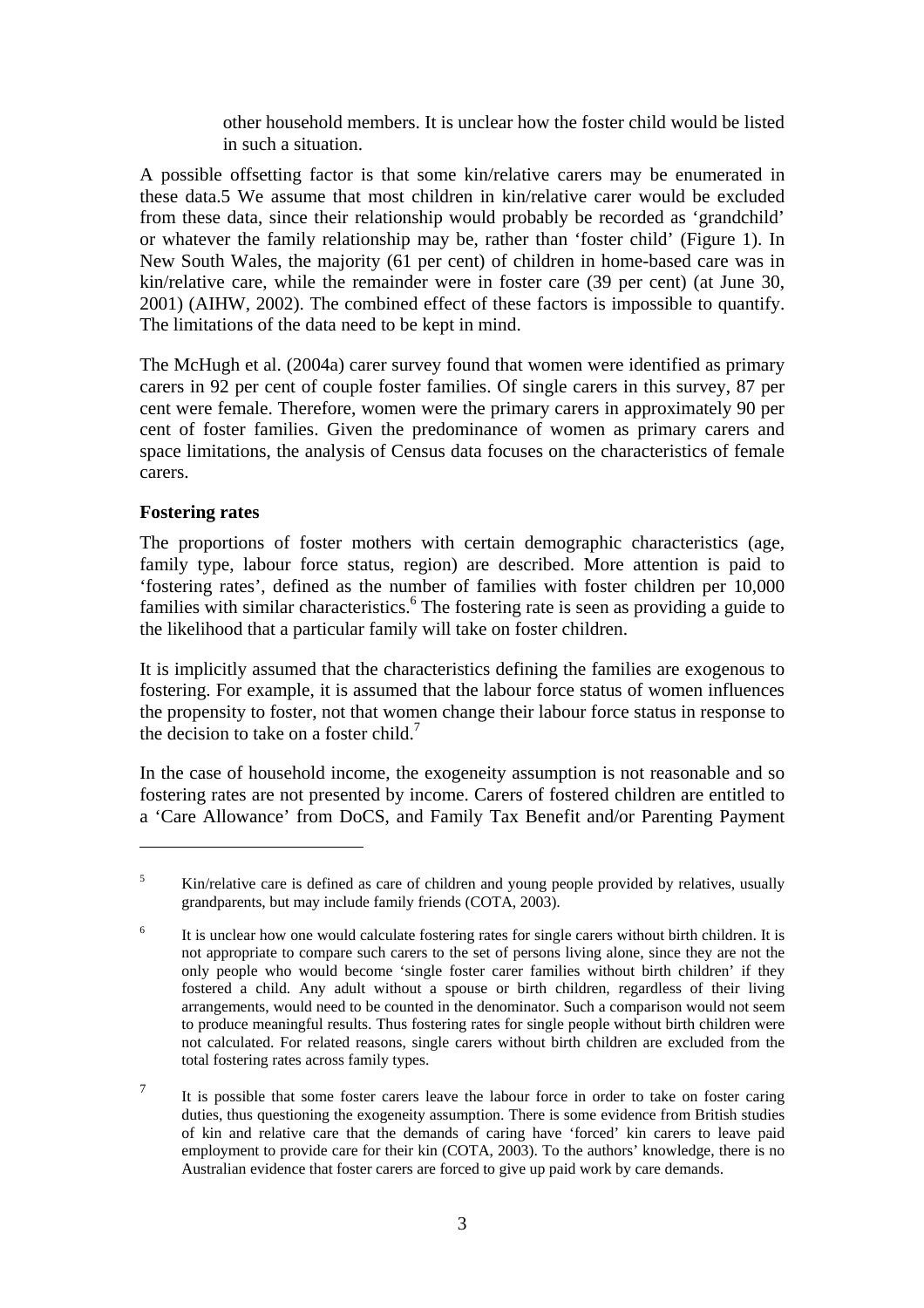from the Australian Government Department of Family and Community Services. Sources of income are not identified in the Census data so income excluding carer entitlements cannot be calculated.

#### **Projections**

 $\overline{a}$ 

In order to investigate the possible effect of demographic trends, projections of the number of foster carer families from 2003 (the time of writing the report) to 2013 were compiled. This change is compared to that of other population groups. The projections are based on published ABS projections of the overall population by age and sex (ABS, 2003), and of labour force participation rates by age and sex (ABS, 1999b). It was planned to also use published projections of changes in living arrangements in the model (ABS, 1999a). However, these data were deemed to be inadequate for a number of reasons. The ABS living arrangement projections do not include breakdowns by gender or by state to sufficient detail. They also do not account for cohort effects related to delayed childbirth, which have the potential to effect the results considerably.

It is important to emphasise that projections are not predictions. Projections simply trace out the future implications of a continuation of past trends. The projections assume that there will be no change in the propensity of families with particular demographic characteristics to take on foster children. Many other (non demographic) factors may influence people's decisions to become foster carers. These include changing societal attitudes to foster care, financial incentives, and changes in the demand for foster care. Therefore, the purpose of this analysis is to examine the possible future effects of demographic changes (only) to the pool of foster carers. The projections were based on ABS 'medium' demographic assumptions.<sup>[8](#page-7-0)</sup> The method used assumes constant propensities over time. Consider the example of women aged 45-54 years, who are not in the labour force. In New South Wales, about 0.3 per cent of such women were foster carers in 2001, so it is assumed that the same percentage of women with these characteristics will be foster carers in future years. If the number of such women is projected to increase by eight percent over the coming ten years, it is assumed that the number of foster carers with those same characteristics will also increase by eight per cent. This is a common method of compiling simple projections to examine the possible effect of future demographic changes on the population of interest (Giles et al., 2003; Tesfaghiorghis, 2002).

Historically, Australian women tended to leave work when they married, remained out of the labour force during their child-rearing years, and returned when their children had grown. There was often a second exit initiated by the need to care for older family members. More recent cohorts of women tended to remain in paid work until the birth of the first child, although the tendency to leave work on the birth of the first child has diminished with time. Indeed, mothers from the most recent birth

<span id="page-7-0"></span><sup>8</sup> Specifically, the series is based on ABS (2003) Series B population projections, which adopted 'medium' assumptions of life expectancy, overseas migration and interstate migration and relatively low future fertility. Sensitivity tests were also conducted, adopting the corresponding 'high' and 'low' assumptions, and were reported in McHugh et al. (2004b). In broad terms, the results presented here are not sensitive to these assumptions. Note that only one set of labour force participation projections were used, since they were the only set utilised in the ABS (1999b) publication.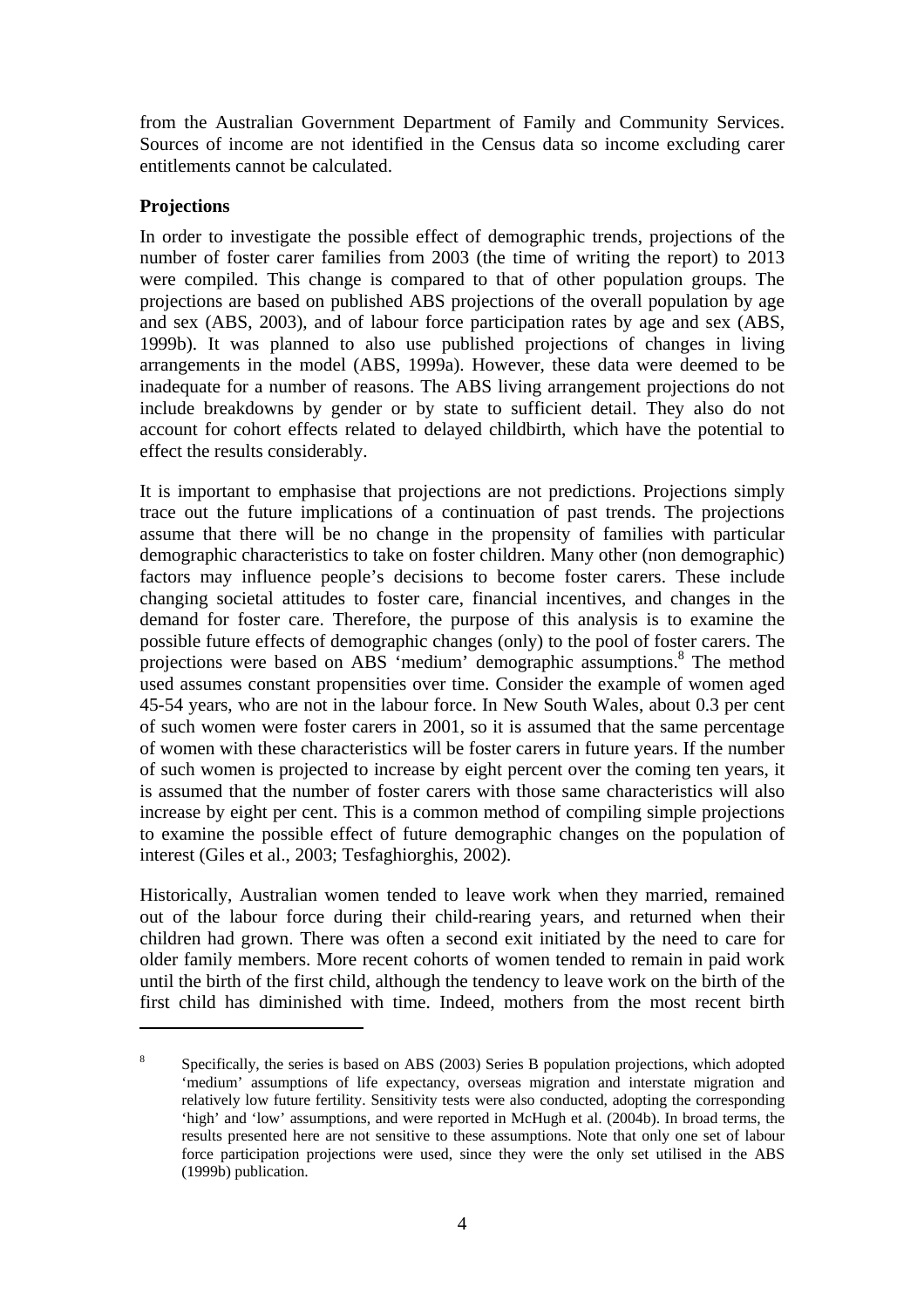cohorts are more likely than not to return to work after their first child is born (OECD, 2002: 47). Explicit in the ABS labour force projections, is the continuation of this trend, with women's participation rates projected to increase in all age groups except those aged 15-19 years and 65 years and over. The participation rates of women aged 55-59 years are projected to increase the most.

# **3 Results**

 $\overline{a}$ 

The data suggest that on Census night, some 1865 families in New South Wales contained at least one foster child. One of every one thousand families had a foster child in their care (fostering rate  $= 9.8$  per 10,000 families).

## **Family type, age and employment status of foster mothers**

[Table 1](#page-9-0) shows fostering rates for families in New South Wales by age, family type and employment status of the female. Most foster mothers were aged between 35 and 54 years (70 per cent). The fostering rate was highest for women in this age group, peaking at 17.2 per 10,000 families containing women aged 45-54 years.

Over two thirds (68 per cent) of foster mothers were part of a couple. Two-fifths (40 per cent) were part of a couple with birth children, while 28 per cent were part of a couple without birth children.<sup>[9](#page-8-0)</sup> Seventeen per cent were single carers living with birth children, and fifteen per cent were single carers without birth children.

Amongst couple carers, very few of the foster mothers were younger than 25 years or older than 64 years. In contrast, the single female carers were substantially older with nearly ten per cent being at least 65 years old and less than half falling into the 35 to 54 year age bracket. Foster mothers in couples without birth children were somewhat older than their counterparts with children.

Whilst there was not a large difference in fostering rates between family types, single mothers (with birth children) were more likely to be foster carers than the other family types. However, there were significant differences in the age distributions of the family types. About 64 per cent of partnered women with children were in the peak fostering age of 35-54, compared to 52 per cent of sole mothers, and just 25 per cent of partnered women without children (the majority of whom are older). Within this age range, fostering rates are considerably lower amongst couples with children than for the other two family types. Couples with children have a lower 'standardised'<sup>10</sup>

<span id="page-8-0"></span><sup>9</sup> For ease of discussion and for the purposes of this paper, the term 'birth children' is used rather than a more cumbersome, though more accurate term such as 'non-foster children'. The majority of these children are birth children, though some may have been adopted or have been other relatives.

<span id="page-8-1"></span><sup>&</sup>lt;sup>10</sup> 'Standardisation' refers here to a process of re-weighting the data in order to remove the effect of varying age and labour force status distributions between family types. The weights applied here correspond to the overall age and labour force status distribution amongst women in these three family types. Alternative weights can also be used, such as those that correspond to the age and labour force distribution for one particular family type. Under each of these alternative adjustments, couples with children have the lowest standardised fostering rates. However, it should be emphasised that other possible confounding factors, such as age of youngest child and region of residence are not held constant by this method.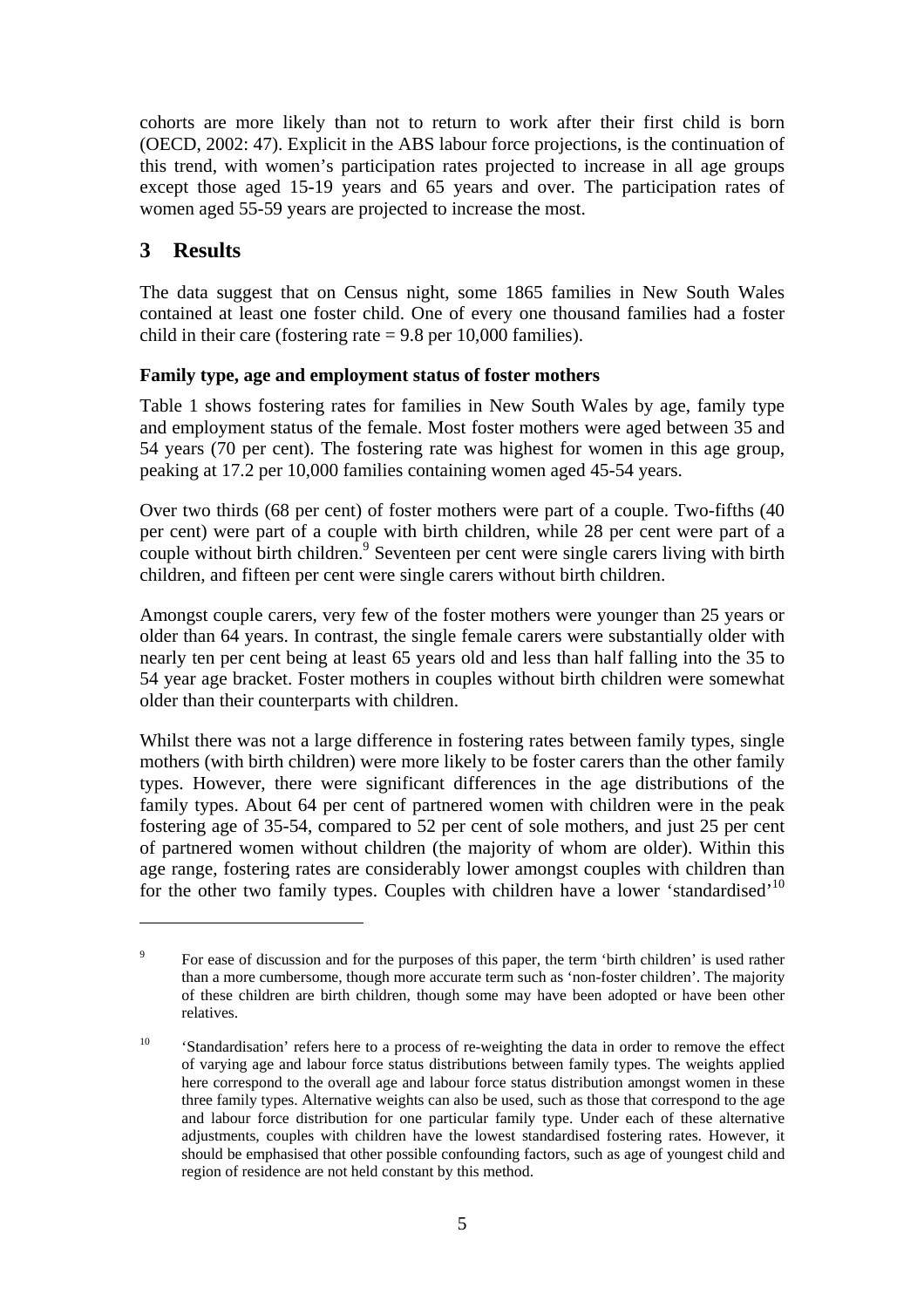fostering rate (8.3 per 10,000), than couples without children (19.2) or single mothers (12.3).

|                                   | Age of foster mother (years) |      |                                           |      |      |     |      |            |        |          |
|-----------------------------------|------------------------------|------|-------------------------------------------|------|------|-----|------|------------|--------|----------|
|                                   | $15 -$                       |      |                                           |      |      |     |      | <b>Not</b> |        | $%$ of   |
|                                   | 24                           |      | $25 - 3435 - 4445 - 5455 - 6465 - 7475 +$ |      |      |     |      | present    | All    | foster   |
| Family Type                       |                              |      | Fostering Rate (per 10,000 families)      |      |      |     |      |            |        | families |
| Couples                           |                              |      |                                           |      |      |     |      |            |        |          |
| with birth children               | 1.6                          | 5.4  | 10.2                                      | 13.9 | 10.2 | 2.5 | 0.0  | 9.1        | 9.6    | 39.8     |
| without birth children            | 0.8                          | 5.9  | 26.0                                      | 21.3 | 7.1  | 1.8 | 0.6  | 4.1        | 8.7    | 27.8     |
| All Couples                       | 1.1                          | 5.6  | 12.2                                      | 16.5 | 8.0  | 1.9 | 0.5  | 5.5        | 9.2    | 67.6     |
| Singles                           |                              |      |                                           |      |      |     |      |            |        |          |
| with birth children               | 0.0                          | 8.7  | 18.0                                      | 22.9 | 22.2 | 5.5 | 3.2  | 3.8        | 12.9   | 17.0     |
| without birth children            | n.a.                         |      |                                           |      |      |     |      |            |        | 15.4     |
| All Singles                       | n.a.                         |      |                                           |      |      |     |      |            |        | 32.4     |
| Employment status of female carer |                              |      |                                           |      |      |     |      |            |        |          |
| Employed                          | 0.8                          | 3.9  | 9.3                                       | 10.8 | 6.8  | 2.8 | 13.0 | n.a.       | 7.8    | 39.1     |
| Unemployed                        | 0.0                          | 9.5  | 11.9                                      | 14.4 | 24.4 | 0.0 | 0.0  | n.a.       | 11.1   | 2.9      |
| <b>NILF</b>                       | 1.3                          | 9.4  | 21.9                                      | 33.0 | 10.0 | 2.3 | 0.8  | n.a.       | 12.9   | 56.3     |
| not stated                        | 0.0                          | 0.0  | 10.4                                      | 31.3 | 22.5 | 0.0 | 0.0  | n.a.       | 7.7    | 1.1      |
| not present                       | n.a                          |      |                                           |      |      |     |      | 2.3        | 2.3    | 0.7      |
| All                               | 0.9                          | 6.0  | 13.0                                      | 17.2 | 9.2  | 2.2 | 1.1  | 2.3        | $9.8*$ | 100.0    |
| % of foster families              | 0.7                          | 11.5 | 31.5                                      | 38.4 | 13.1 | 2.7 | 1.4  | 0.7        | 100.0  |          |

#### <span id="page-9-0"></span>**Table 1 Foster mothers in NSW by family type, age and employment status – 2001**

\* Excludes single carers without birth children (see footnote [6\)](#page-6-3) and single male carers

 $\overline{a}$ 

A side-issue of interest is the question of how many of the foster mothers had looked after birth-children before taking on foster children. By combining the Census data with the McHugh et al. (2004a) survey of foster carer families, the analysis suggests that about one-third of foster families had not cared for birth children before caring for foster children<sup>11</sup>. On the basis of age, it is clear that at least one fifth of foster carer families will never have birth children, seemingly substituting foster children for birth children.

A majority (56.3 per cent) of foster mothers were not in the labour force, though a significant proportion (39.1 per cent) were in paid employment. In comparison, amongst carer couples less than a quarter (23.3 per cent) of foster fathers were not in the labour force, while more than two thirds (69.3 per cent) were employed.

<span id="page-9-1"></span><sup>&</sup>lt;sup>11</sup> The Census data show that over 43 per cent of the foster carer families did not include birth children. Roughly 31 per cent of the female carers in this group were aged less than 45 years. Presuming that they had no birth children (otherwise they would be living with them) this means at least 13 per cent of foster carer families had only cared for foster children (0.43 x 0.31). What can we say of the remaining 69% of families without birth children, who were headed by women aged 45 years or over? The McHugh survey showed that roughly 63 per cent of primary carers aged 45 years or more who were living without birth-children had never had birth children (unpublished data from McHugh et al., 2004a). Thus another 19 per cent of foster carer families had not cared for birth children in the past (0.43 x 0.69 x 0.63). In total, an estimated 32 per cent of carer families had only cared for foster children.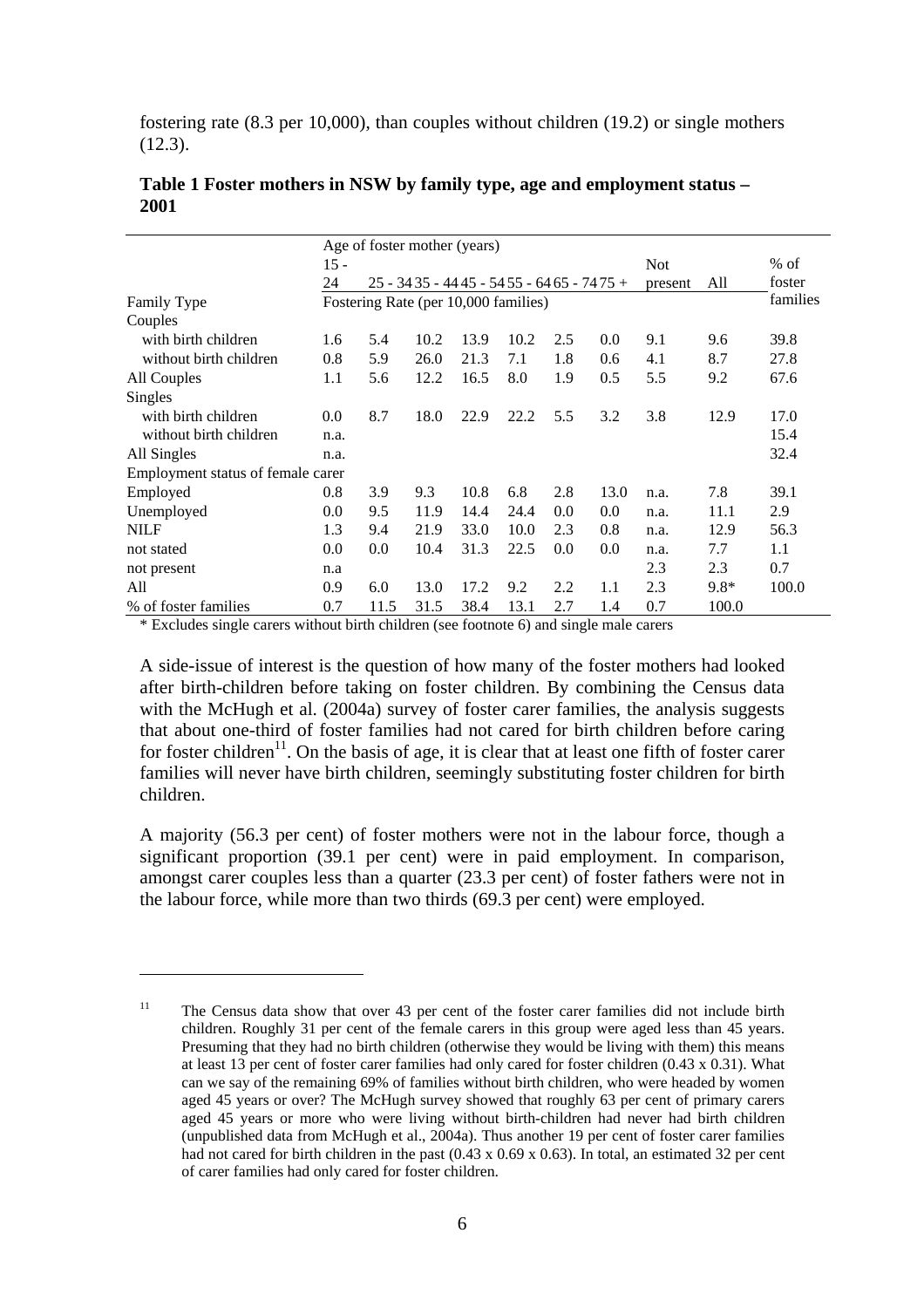The fostering rate was highest amongst families containing women out of the labour force, followed by families with women who were unemployed. Families with employed women were considerably less likely to take on foster children. Amongst women in the peak fostering age (45-54 years), the fostering rate was more than three times higher for families with women out of the labour force (33.0), than for families with employed women  $(10.8)$ .

#### **DoCS Regions**

[Table 2](#page-10-0) summarises the distribution of families with foster children in NSW by each of the DoCS regions. The first column shows that two regions contained more than ten per cent of the families, each – South West Sydney and the Hunter. The next highest proportions of foster carer families were found for Cumberland/Prospect, Nepean, Far North Coast and the Illawarra. These results are partly a function of the relative population sizes of each region.

|                        | Proportion of   | Fostering Rate (per 10,000 | SEIFA 2001 (Advantage/ |
|------------------------|-----------------|----------------------------|------------------------|
| DoCS region $a$        | families $(\%)$ | families) <sup>b</sup>     | Disadvantage)          |
| <b>Central Coast</b>   | 4.9             | 10.3                       | 976                    |
| Cumberland/Prospect    | 7.7             | 8.3                        | $1021^{\circ}$         |
| Inner West             | 2.3             | 3.4                        | 1058                   |
| Nepean                 | 8.4             | 13.6                       | 1025 <sup>d</sup>      |
| Northern Sydney        | 4.6             | 3.9                        | 1156                   |
| South East Sydney      | 5.7             | 4.7                        | 1094                   |
| South West Sydney      | 12.4            | 10.3                       | 965                    |
| <b>Central West</b>    | 4.9             | 18.3                       | 954                    |
| <b>Far North Coast</b> | 7.9             | 17.9                       | 933                    |
| Hunter                 | 10.7            | 12.4                       | 964                    |
| Illawarra              | 7.6             | 11.9                       | 974                    |
| Mid North Coast        | 6.6             | 14.5                       | 925                    |
| New England            | 4.3             | 15.2                       | 946                    |
| Orana/Far West         | 3.7             | 13.6                       | 934                    |
| Riverina/Murray        | 4.1             | 10.1                       | 955                    |
| Southern Highlands     | 4.3             | 12.5                       | 990                    |
| Total                  | 100.0           | 9.8                        | 1015                   |

#### <span id="page-10-0"></span>**Table 2 Foster families in NSW by DoCS Region**

Notes:

a See McHugh et al. (2004b) for concordance between DoCS regions and standard ABS geographical (ASGC) categories

b Excludes single carers without birth children (see footnote [6\)](#page-6-3)

c The SEIFA score for Cumberland/Prospect has been estimated from available data. The actual SEIFA score is between 1017 and 1025.

d The SEIFA score for Nepean has been estimated from available data. The actual SEIFA score is between 1020 and 1031.

The second column shows that in most cases, regions outside of Sydney had higher rates of fostering than regions within Sydney. Central West and the Far North Coast were the regions with the highest rates of fostering (18.3 and 17.9 respectively), while the Inner West of Sydney and Northern Sydney had the lowest rates (3.4 and 3.9 respectively). The third column shows SEIFA scores (ABS Index of Advantage and Disadvantage, 2001) for each area (ABS, 2005). A relatively low SEIFA score represents socio-economic disadvantage for that area. The correlation between the SEIFA score and the fostering rate is very high (-0.82), suggesting a strong relationship.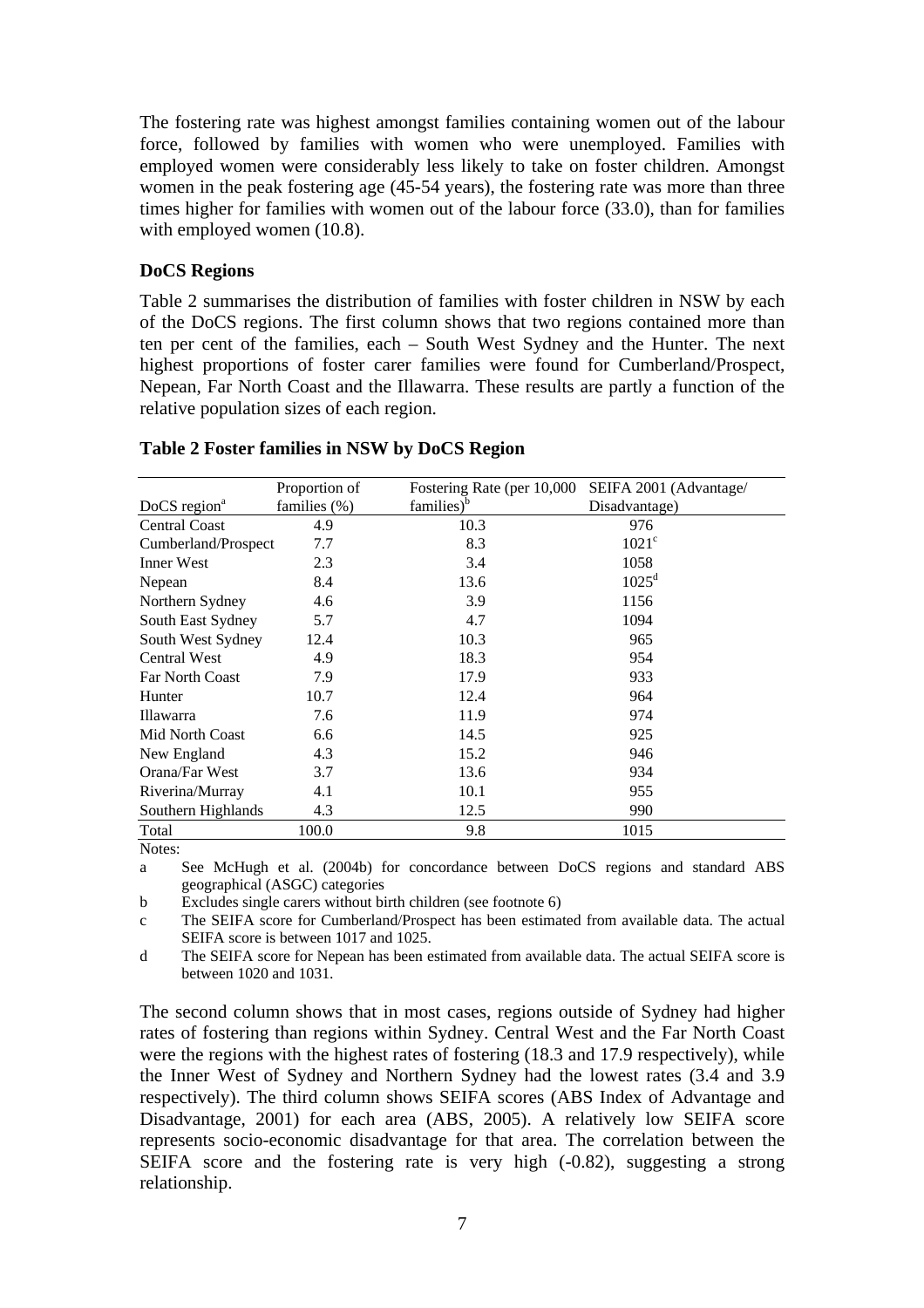It was hypothesised that this correlation could reflect demographic differences between potential carers in the regions. For example, women might be less likely to be employed in economically disadvantaged areas. To test this hypothesis, adjusted fostering rates were calculated, where the effects of differences in age, labour force status and family type of women were standardised across regions. The correlation between this adjusted rate and SEIFA was virtually identical (-0.81) to that of the unadjusted rate.

#### **Projections**

The projections suggest that the number of foster carer families will increase by less than the overall population of adult women. The projections result in an increase in the number of foster carer families by 7.5 per cent between 2003 and 2013. In comparison, the population of women aged over 15 years is projected to increase by 11.0 per cent, while the number of children younger than 15 years is projected to decrease by 5.1 per cent. It is important to note, however, that the projected decrease in the number of children does not necessarily imply a decline in the demand for foster care. These results are illustrated in [Figure 2.](#page-11-0)

#### <span id="page-11-0"></span>**Figure 2 Projected Change in Number of Females (15 years and over), Foster Carer Families and Children (under 15 years) 2003-2013 in New South Wales**



There is a projected increase in the proportion of foster carer families containing a female aged over 55 years (from 16.5 per cent to 21.1 per cent). However, in 2013, as in 2001, about two-thirds of foster carer families will include women aged 35-54 years (63.6 per cent in 2013, down slightly from 67.3 per cent in 2001). More substantial changes in the composition could of course occur, but under the assumptions that underlie these projections, they will not be driven by changes in the age structure of the female population, or changes in labour force participation rates of women.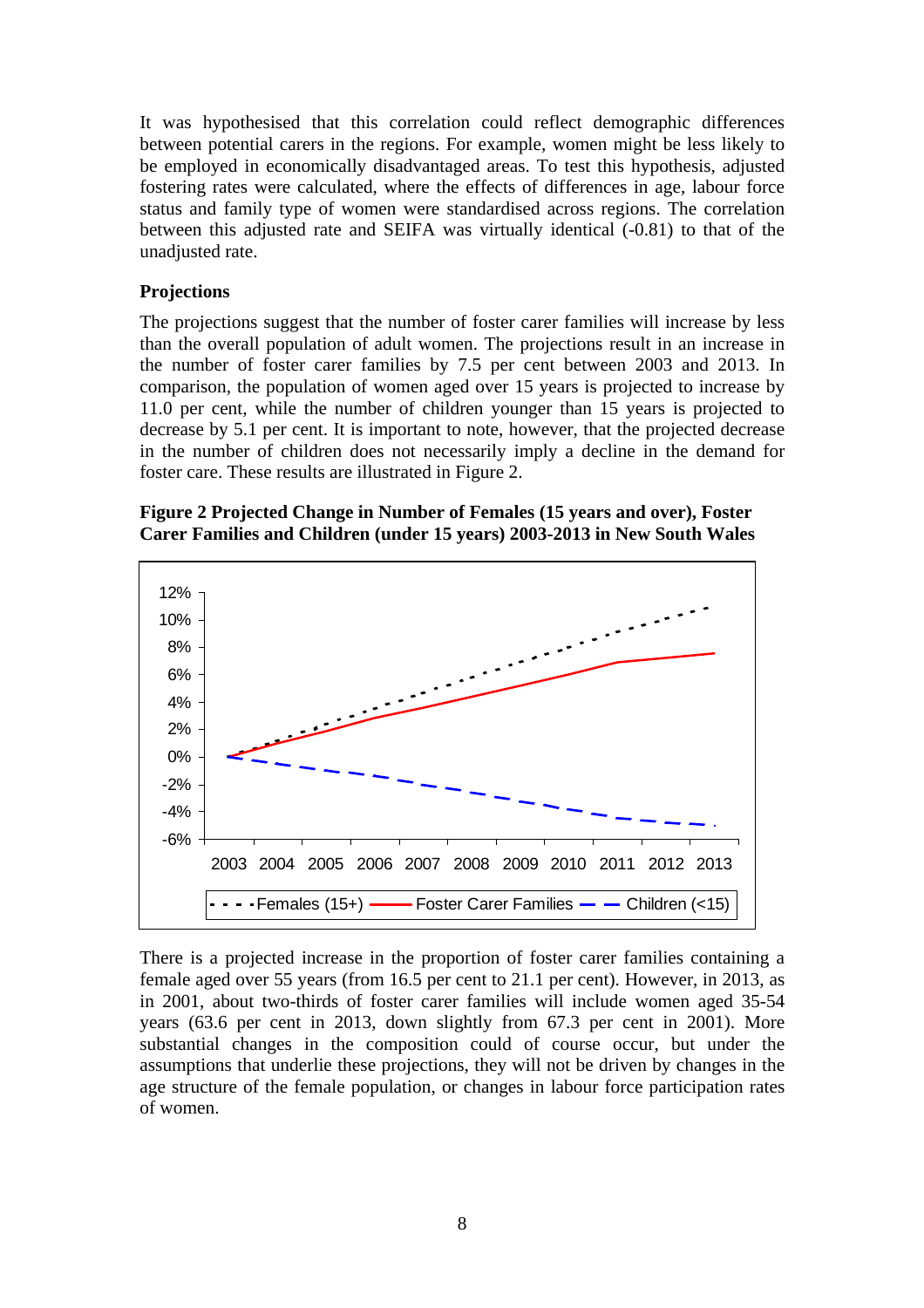# **4 Discussion**

An attempt has been made to identify the basic characteristics of foster carers in New South Wales from Census data. Foster carers are most likely to be women, aged 35-54 years, especially those not in paid work. Of the various family types, single mothers are most likely to foster. Due to their large numbers, however, couples with birth children account for two fifths of foster carers.

Some of these findings represent significant changes from the survey results reported by Gain et al. (1987). Compared with Gain's 1986 survey results, the Census data indicates that carer families in 2001 were more likely to be single carers (32 per cent compared to 14 per cent). Female carers were more likely to be employed (39 per cent compared to 31 per cent), and were more likely to be older (70 per cent were aged 35- 54 years in 2001, while 80 per cent were aged 25-39 years in 1986). The Census results are also broadly consistent with those from the survey conducted by McHugh et al. (2004a) in 2003.

## **Employment Status**

Contemporary fostering is perceived as both emotionally and physically demanding (U.K. Health Committee, 1998; Allbeury, 2003; McHugh et al. 2004a; Barber and Delfabbro, 2004). As a consequence, it is not surprising to find that the primary carers of foster children, women, are relatively unlikely to combine paid work with their caring role. However, the very notion of investigating the labour force status of carers, as done in this paper, is itself only meaningful within a given paradigm of foster care as a predominantly unpaid activity. Professional care models, which are currently being looked at as part of the Out-of-Home Care reforms, are a direct challenge to this paradigm.

## **Regions**

There is a strong correlation between fostering rates and regional socio-economic status (SEIFA). This correlation is not explained by regional differences in women's age, employment status and family type. Instead, it is likely that the result is driven by regional differences in the need for carers. Areas of lower socio-economic status have a greater need for foster care. Where possible, DoCS attempts to place foster children in close geographical proximity to their families, and efforts to recruit new foster carers are concentrated in those areas. To paraphrase these results in the terms of economics, regional differences in the numbers of foster carers appear more likely to be driven by demand-side factors. This does not imply that supply-side incentives will not be effective in increasing the number of foster carers over time.

#### **Trends and Projections**

In light of the annual increase (around 10 per cent) in the numbers of children and young people requiring out-of-home care services (DoCS, 2004), the factors that impact on the pool of foster carers is of considerable interest to government. Some reports claim that the pool of foster carers is decreasing (CAFWAA, 2002; DHS, 2003; NSW CSC, 2000). It has been suggested that the increasingly complex needs (e.g. challenging behaviours) of children requiring care has led to some difficulty in retaining carers in the system (CAFWAA, 2002; DHS, 2003; Osborn and Delfabbro, 2005; Sultmann and Testro 2001).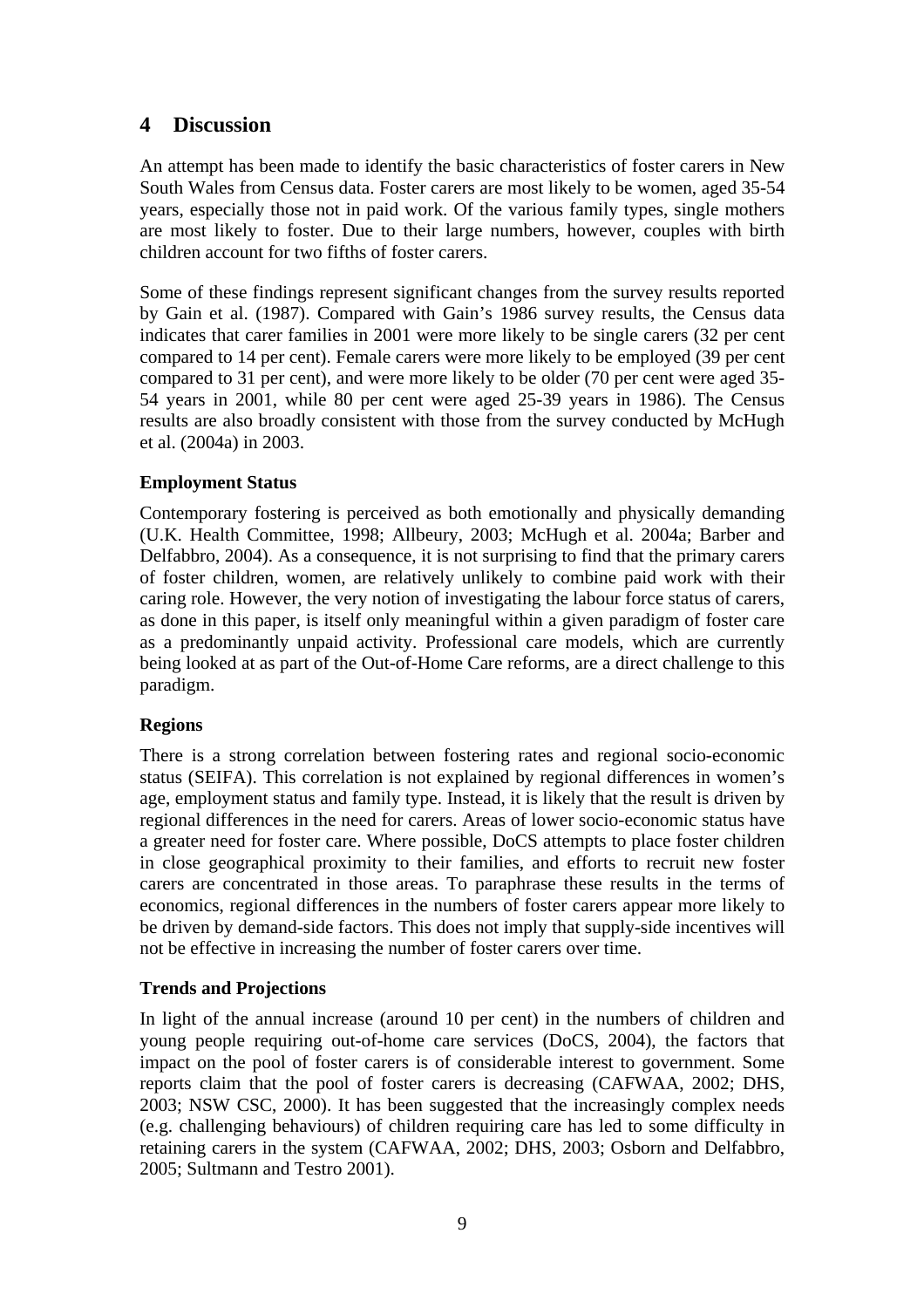The proposed introduction by DoCS of intensive fostering services for children and young people with high needs, significant disabilities and large sibling groups (DoCS, 2004), may lead to increased remuneration for the specialist carers recruited. As these models are still being finalised by the Department it is too early to speculate as to how new models of care might impact on fostering more generally or the future supply of carers.

Barber and Delfabbro (2004), McHugh (2003) and Barber (2001) have suggested that a number of demographic trends have also impacted negatively on the supply of foster carers. Of the trends discussed by Barber (2001), three are relevant to the present analysis. These are the increase in female labour force participation, the ageing of the population, and the increase in sole parent families, which are discussed, in turn, below.

The findings in this paper suggest that future increases in the labour force participation of women will be a small contributing factor to decline (or to slower growth) in the number of foster carers. The difference between the projected increases of foster carers and that of all adult women is 3.5 percentage points over ten years. Most (3.1 percentage points) of this difference is due to a projected increase in women's labour force participation. If one was to extrapolate these results to earlier years, it is likely that the rising labour force participation of women has been a factor (albeit a relatively small factor) in recent decreases in foster carers.

At face value, the results also suggest that population ageing will not contribute to a decline in the pool of potential foster carers, since the number of women in the main fostering age groups will increase. However, Barber's (2001) argument was that the ageing population will result in more elderly people needing care, thus diminishing the overall number of people with the capacity to foster (see also Barber and Delfabbro, 2004). This suggestion has not been accounted for in the results presented here.

Our results do not support the claim that an increase in sole parent families has contributed to a fall in fostering rates. Single parent families have the highest fostering rates of all family types. However, many foster children come from single parent families (DHS, 2003). Thus the increase in prevalence of sole parent families may have increased both fostering rates and the need for fostering. If past trends continue, future increases in sole-parent families and couples without children will contribute to slower decline (or faster growth) in the number of foster carers in New South Wales. As mentioned earlier, however, available ABS projections data do not facilitate an investigation of the magnitude of this effect. On the other hand, if the federal government's welfare reforms result in a movement of sole parents into the labour force, the projected growth in their numbers will not increase the supply of foster carers.

Barber and Delfabbro (2004) also suggest that industrial deregulation may have had a negative effect on fostering rates. Longer working hours and irregular shifts in service industries may impede women in paid work to take on fostering (ibid: 49-50). Further industrial relations reforms that will weaken minimum working conditions appear imminent. These could thus result in a further negative impact on fostering rates.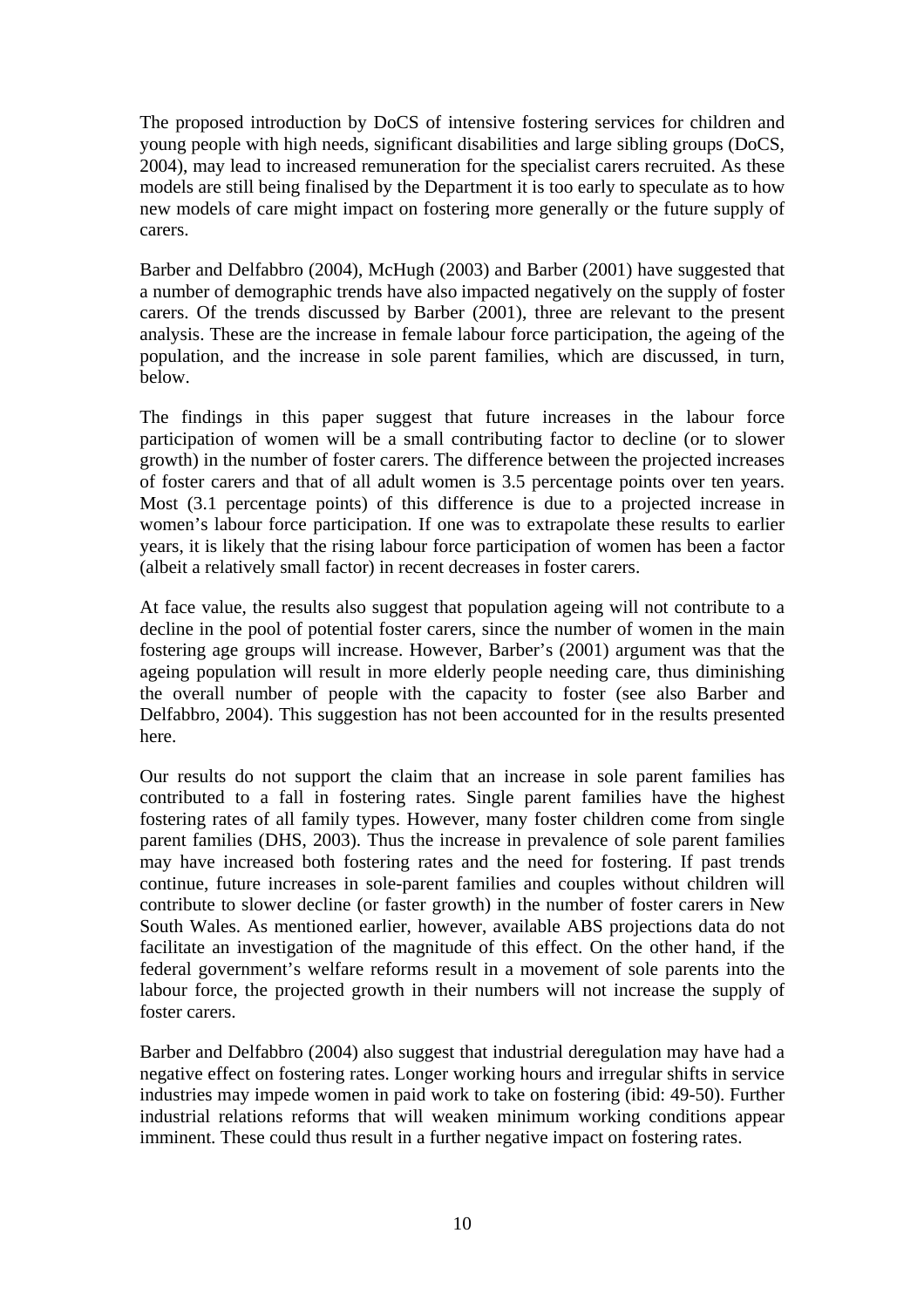#### **Further Research**

This approach to studying foster carers has much potential for further application, especially given the limitations of existing administrative data. Similar studies could be undertaken for other States and Territories. Analyses of trends over time are also possible.

The analytical components of this paper must be seen as preliminary, as confounding factors were not held constant. Multivariate techniques could be used to find independent associations between fostering and each of the demographic characteristics. However, the quality of these data is somewhat unknown. If the ABS was to include a 'foster child' category for relationship questions in the Census questionnaire, the data quality would probably improve and the resulting analysis would be more reliable.

#### **References**

- Allbeury B. (2003), Western Australia Foster Care Recruitment Service, (personal communiqué).
- Australian Bureau of Statistics (ABS) (1999a), *Household and Family Projections: Australia 1996 to 2021*, ABS Cat. No. 3236.0, ABS.
- ABS (1999b), *Labour Force Projections: Australia 1999 to 2016*, ABS Cat. No. 6260.0, ABS.
- ABS (2003), *Population Projections: Australia 2002-2101*, ABS Cat. No. 3220.0, ABS.
- ABS (2005), *New South Wales in Focus*, ABS Cat. No. 1338.1, ABS.
- Australian Institute of Health and Welfare (AIHW) (2002), *Child Protection Australia 2000-01*, Child Welfare Series no. 29, AIHW Cat. No. CWS 16, AIHW, Canberra.
- Barber, J.G. (2001), 'The Slow Demise of Foster Care in South Australia' Journal of Social Policy 30 (1), pp. 1-15.
- Barber, J.G. and Delfabbro, P. H. (2004), *Children in Foster Care*, Routledge, New York.
- Carter, J. (2002), *...towards better foster care...reducing the risks*, The Children's Foundation, Melbourne.
- Child and Family Welfare Association of Australia Inc. (CAFWAA) (2002), *A Time to Invest: Policy Document*, The Child and Family Welfare Association of Australia. Available: [http://www.familiesaustralia.org.au](http://www.familiesaustralia.org.au/)
- Council of the Ageing (COTA) (2003), *Grandparents raising Grandchildren*, a report of the project commissioned by the Hon. Larry Anthony, Minister for Children and Youth Affairs, Canberra.
- Department of Community Services (DoCS), NSW (2004), *Framework for the Future of Out of Home Care in NSW*, Out of Home Care Directorate, Sydney.
- Department of Human Services, (DHS), Victoria (2003), *Public Parenting: A review of home based care in Victoria*, DHS, Melbourne.